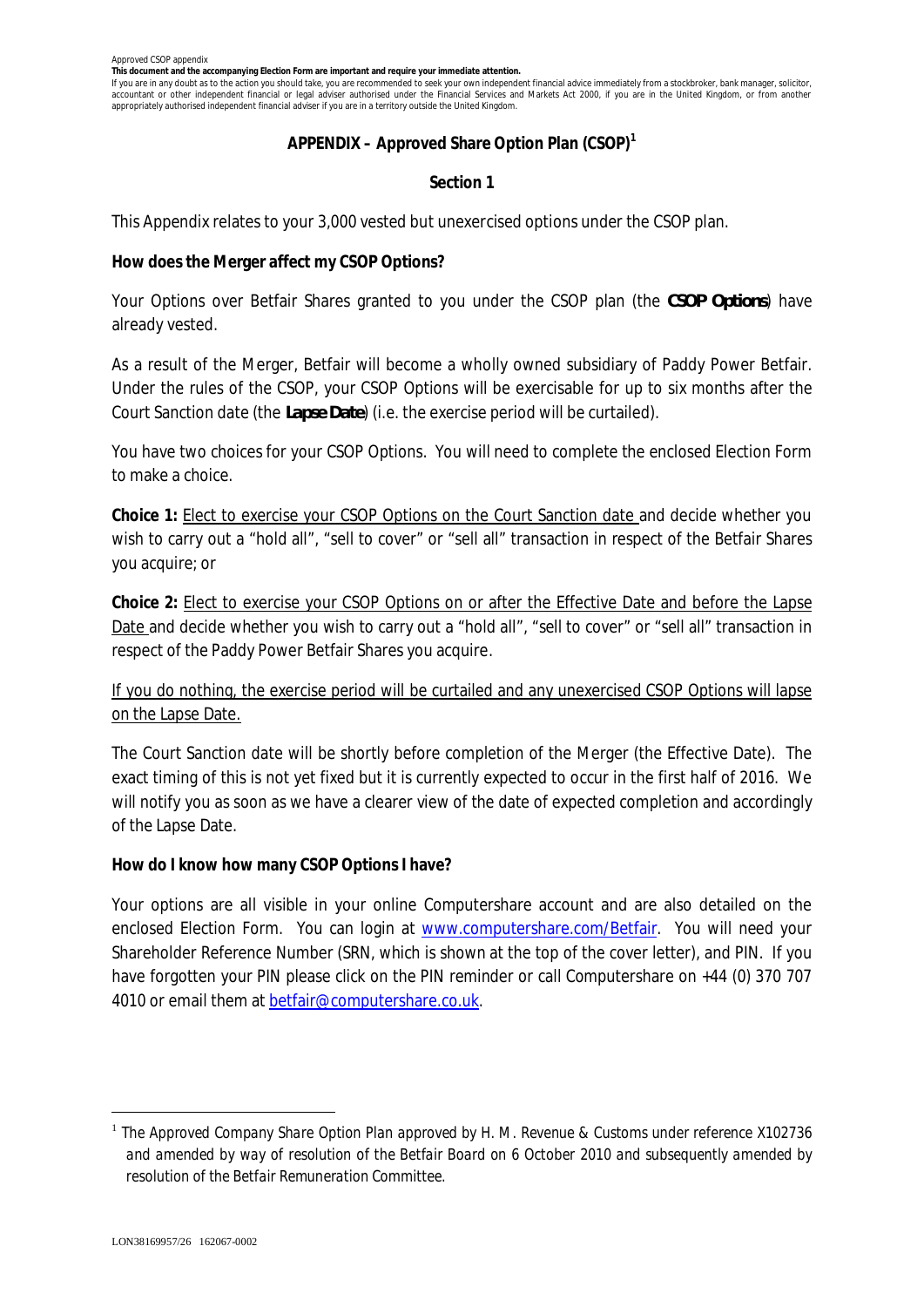# **When can I exercise my CSOP Options?**

Your CSOP Options remain exercisable *at any time* (subject to usual restrictions and permissions) until the Lapse Date (six months after the Court Sanction date).

Any unexercised CSOP Options will lapse on the Lapse Date (six months after the Court Sanction date).

### **How do I exercise my CSOP Options?**

You can log on to your Computershare account any time between now and shortly before the Court Sanction date to exercise your CSOP Options as they have already vested. We will let you know the exact deadline for online exercising of vested CSOP Options in due course.

**Choice 1:** If you wish to exercise your CSOP Options on the Court Sanction date you need to tick the Box 1A, Box 1B or Box 1C on the enclosed Election Form and return it to Computershare offline.

Should you choose to exercise your CSOP Options on the Court Sanction date and choose to 'hold all' (Box 1C) then the Betfair Shares that you acquire will be transferred to Paddy Power Betfair under the Scheme and you will then receive the same consideration for your Betfair Shares as other Betfair Shareholders - which is 0.4254 Paddy Power Betfair Shares for each Betfair Share you hold. If you elect to 'hold all' you must ensure that you have transferred to Computershare an amount in cleared funds to meet the aggregate exercise price due by no later than 5 working days before the Court Sanction date. If Computershare does not receive sufficient cleared funds by this deadline, you will be deemed to have elected a 'sell to cover' transaction. Computershare will contact you to confirm the deadline and the amount you need to transfer and to provide details of how to make a transfer of funds to Computershare.

Should you choose to exercise your CSOP Options on the Court Sanction date and choose to 'sell to cover' (Box 1B) then a sufficient number of Betfair Shares (and/or, if necessary Paddy Power Betfair Shares) will be sold on your behalf to provide proceeds which are equal to the aggregate exercise price due in respect of such Option under the cashless exercise facility (described below).

Should you exercise your CSOP Options on the Court Sanction date and choose a 'sell all' (Box 1A) transaction then the Company will use all reasonable efforts to arrange a sale of all the Betfair Shares you acquire prior to completion of the Merger but there can be no guarantee that this will be possible, in which case it may be necessary for the resulting Paddy Power Betfair Shares which you will receive under the Merger to be sold as soon as reasonably practicable after completion of the Merger.

If you choose to 'sell to cover' or 'sell all', then a cashless exercise facility shall apply in respect of your CSOP Option. This means that you authorise Betfair or its agents to sell sufficient Betfair Shares (and/or, if necessary Paddy Power Betfair Shares) to provide proceeds which are equal to the aggregate exercise price due in respect of such Option and to account for the same to Betfair.

Please refer to Section 2 below for some general information about the tax implications of exercising your CSOP Options at this time.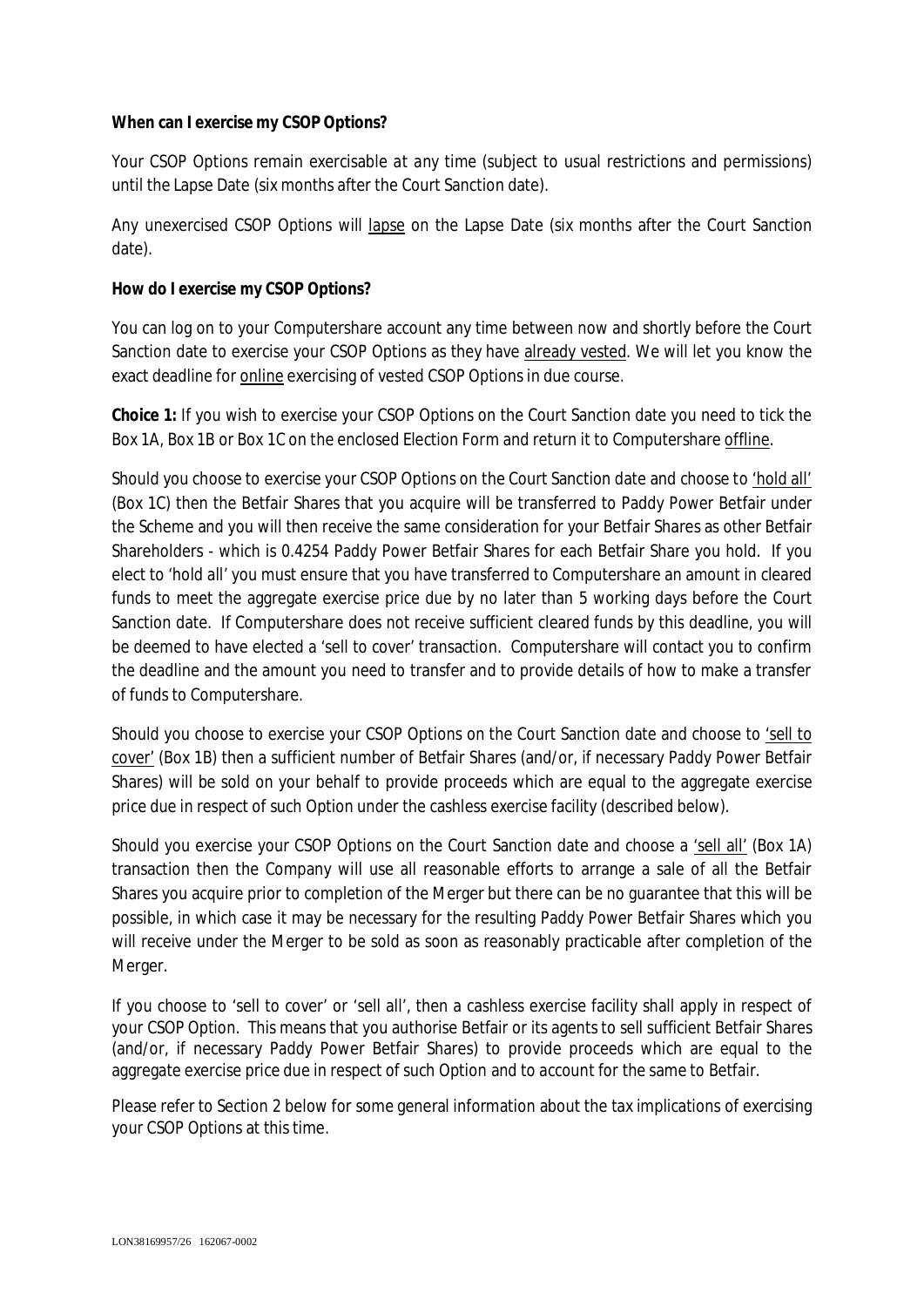**Choice 2:** If you wish to exercise your CSOP Options on or after the Merger becomes effective and before the Lapse Date, you need to tick Box 2 on the enclosed Election Form and return it to Computershare offline. At the time you choose to exercise your CSOP Options, you will need to instruct Computershare offline directly by completing an Exercise Form, if relevant, following the insider process (see below).

The effect of exercising during this period is the same as described above save that, if you elect to 'sell all' or 'sell to cover' then this instruction will be carried out in relation to the Paddy Power Betfair Shares which you will receive automatically in exchange for your Betfair Shares.

Please refer to Section 2 below for some general information about the tax implications of exercising your CSOP Options at this time.

**What happens if I take no action?**

If you do not take any action, your CSOP Options will lapse on the Lapse Date.

# **Election Form**

The Election Form which is enclosed in this pack must be completed in order for Computershare to be able to complete an exercise transaction at the time that you specify.

# **Exercise Form**

If you choose to exercise your CSOP Options on or after the Effective Date and before the Lapse Date, then you will also need to complete and submit the Exercise Form to Computershare prior to the date on which you wish to exercise. The Exercise Form can be downloaded from your Computershare account or Betfair Today. If you complete the Election Form to indicate that you intend to exercise your CSOP Options on or after the Effective Date and before the Lapse Date and Computershare does not receive your Exercise Form, you will be deemed to have elected to exercise your CSOP Options on the last possible exercise date before the Lapse Date (and to have elected a 'sell to cover' transaction).

# **Insiders**

As you are an Insider, please refer to the separate Insiders Appendix in this pack for important information that may impact your choices.

# **Settlement**

If you have chosen to retain some or all of your shares (i.e. carried out a 'hold all' or 'sell to cover' transaction in relation to your CSOP Options) then the resulting Paddy Power Betfair Shares will be automatically transferred to your Computershare nominee account.

# **Leaving Betfair employment**

Please note that the choices described above do not apply to any CSOP Options that have already lapsed or would otherwise lapse (for example on leaving employment) before you have exercised your CSOP Options.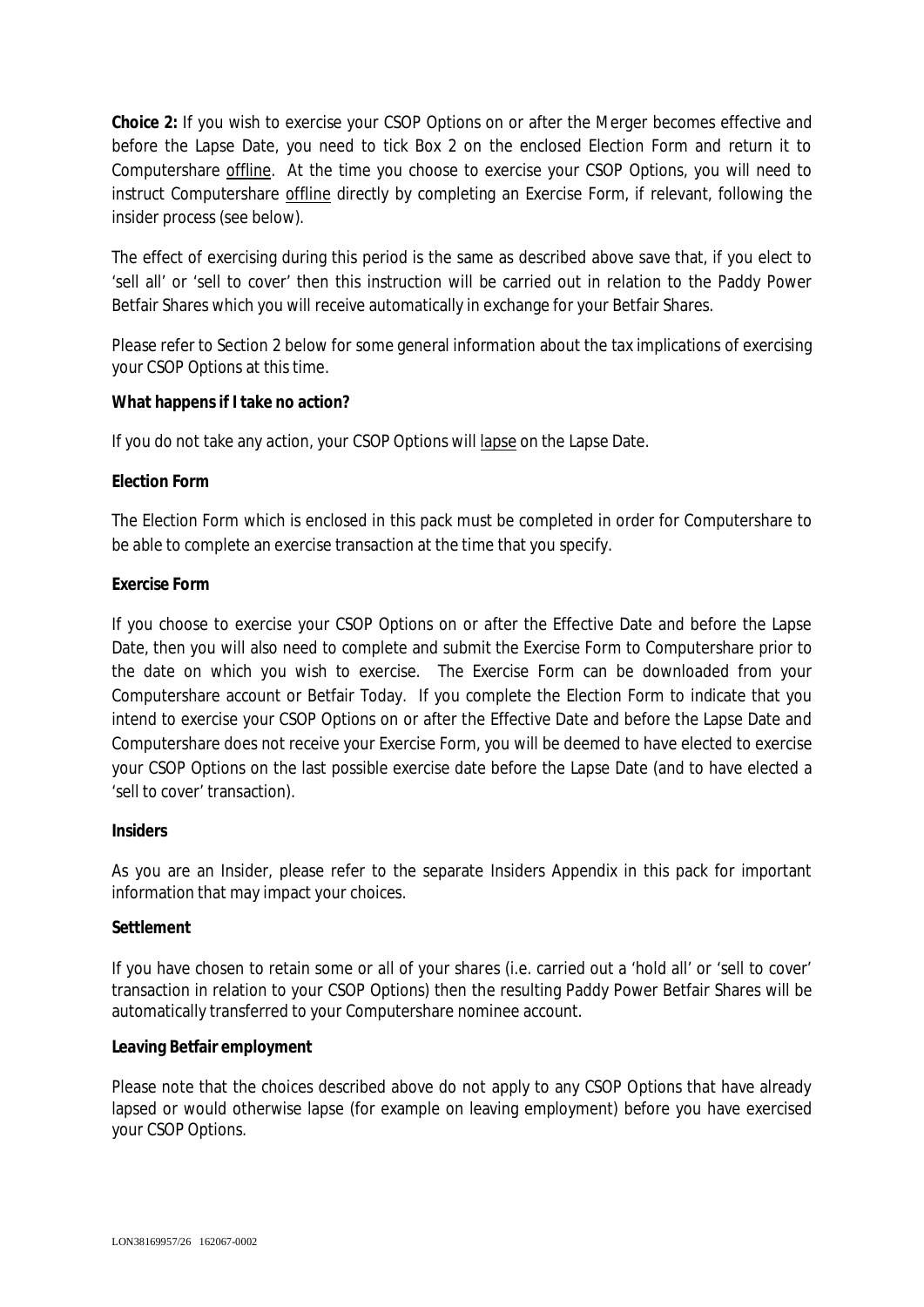If you are a "good leaver" from Betfair under the CSOP rules (for example because of death, ill health, redundancy or retirement), you will be able to exercise your CSOP Options in accordance with the rules of the CSOP, but you will not be able to exercise CSOP Options after the Lapse Date.

If you leave employment for any other reason, your CSOP Options will lapse immediately upon leaving.

**What if the Merger does not complete?**

If the Merger does not happen, for whatever reason, your CSOP Options will continue just as they are currently and you will be able to exercise them subject to the rules of the CSOP.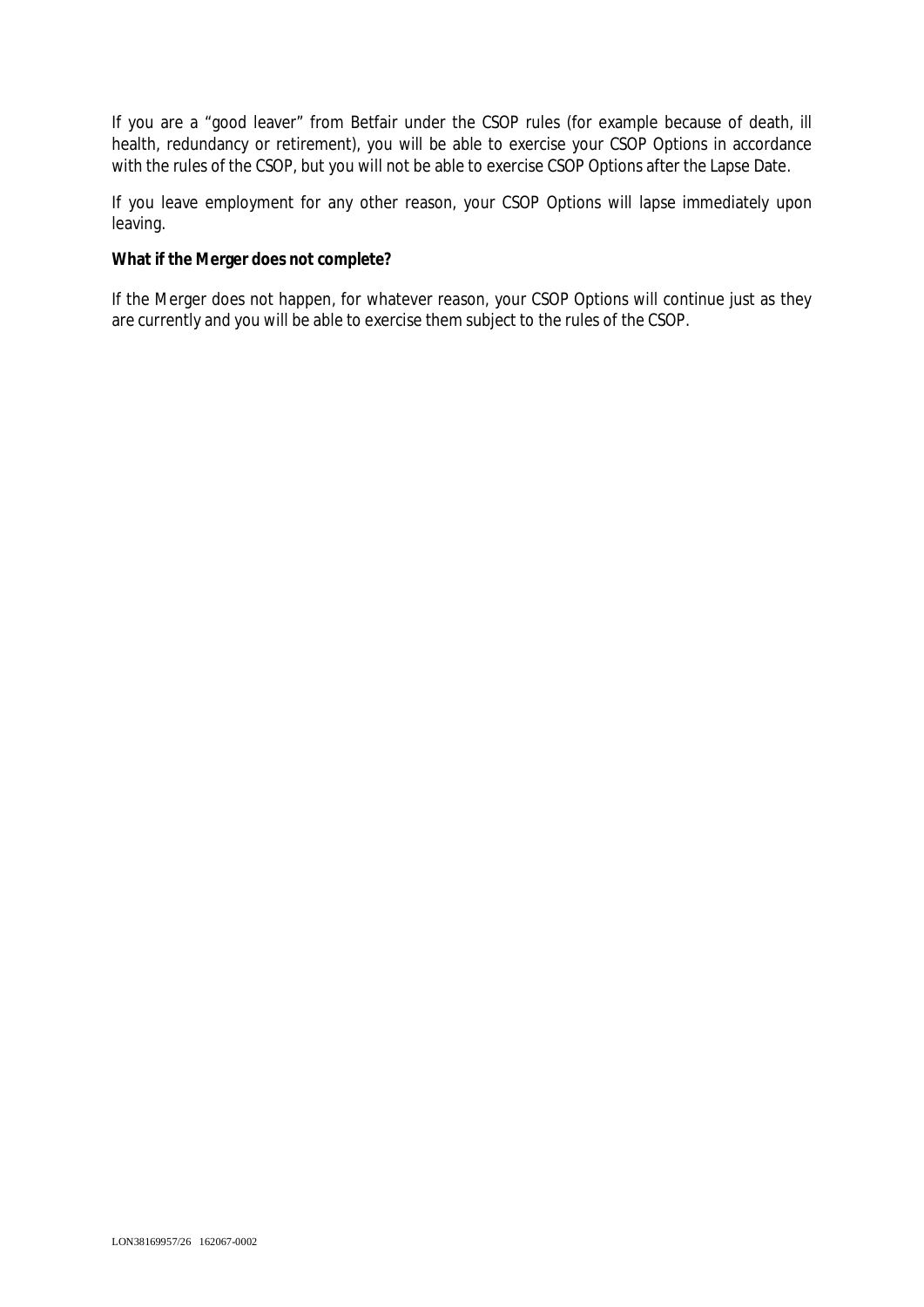# **Section 2**

#### **UK tax summary - CSOP**

This Appendix contains a summary of the main UK tax implications of making the choices described in this Appendix for employees of Betfair. The summary is based on existing law and what Betfair and Paddy Power understand to be current HMRC practice as at 31 October 2015. The summary is intended as a general guide only and applies only to participants resident for tax purposes in the UK throughout the time between the date that the CSOP Options were granted to them and the time that they are exercised. It does not constitute tax advice to any individual participant. If you are in any doubt about your taxation position or you are a resident or otherwise subject to taxation in a jurisdiction outside the UK and in particular if your tax residency has changed during the period between grant and exercise, you should consult your own tax adviser immediately.

#### **Income tax and National Insurance contributions**

#### **Choices 1 and 2**

As the CSOP is a tax-approved plan and your CSOP Options have already vested, no income tax or employees' National Insurance Contributions (*NICs*) will be payable on the exercise of your CSOP Options.

#### **Capital gains tax (***CGT***)**

CGT is chargeable on your aggregate capital gains (less allowable losses) in a tax year to the extent they exceed your CGT annual exemption in the relevant tax year. For the tax year ending 5 April 2016, the annual exemption is £11,100.

The CGT rules are complicated. However, in summary, on the disposal of shares any gain will normally be calculated as the difference (if any) between the disposal proceeds and the "base cost" of the shares being disposed of.

The "base cost" of a share acquired on the exercise of a CSOP Option (where no income tax is payable) is the option exercise price paid for the shares (in this case £10.00 per Betfair Share). The value of the disposal proceeds will vary depending on when you exercise your CSOP Option and sell the resulting Betfair Shares or Paddy Power Betfair Shares as set out below.

However, for CGT purposes there are share identification rules (described briefly below) that determine which shares you are deemed to have disposed of.

#### **Choice 1:**

If you exercise your CSOP Options **on the Court Sanction date** and you elect to 'sell to cover' under the cashless exercise facility or to 'sell all', the sale of your Betfair Shares will be a disposal for CGT purposes.

If you have retained some or all of your Betfair Shares (by electing to 'sell to cover' under the cashless exercise facility or to 'hold all'), receipt of the Paddy Power Betfair Shares for those Betfair Shares under the Scheme should not be treated for CGT purposes as a disposal of those Betfair Shares. CGT may be payable on any later sale of the Paddy Power Betfair Shares you receive.

The exchange of Betfair Shares which you acquire from the exercise of CSOP Options or other options or awards over Betfair Shares under the Betfair Employee Share Plans before the Scheme Record Time for Paddy Power Betfair Shares under the Scheme should be treated as a reorganisation